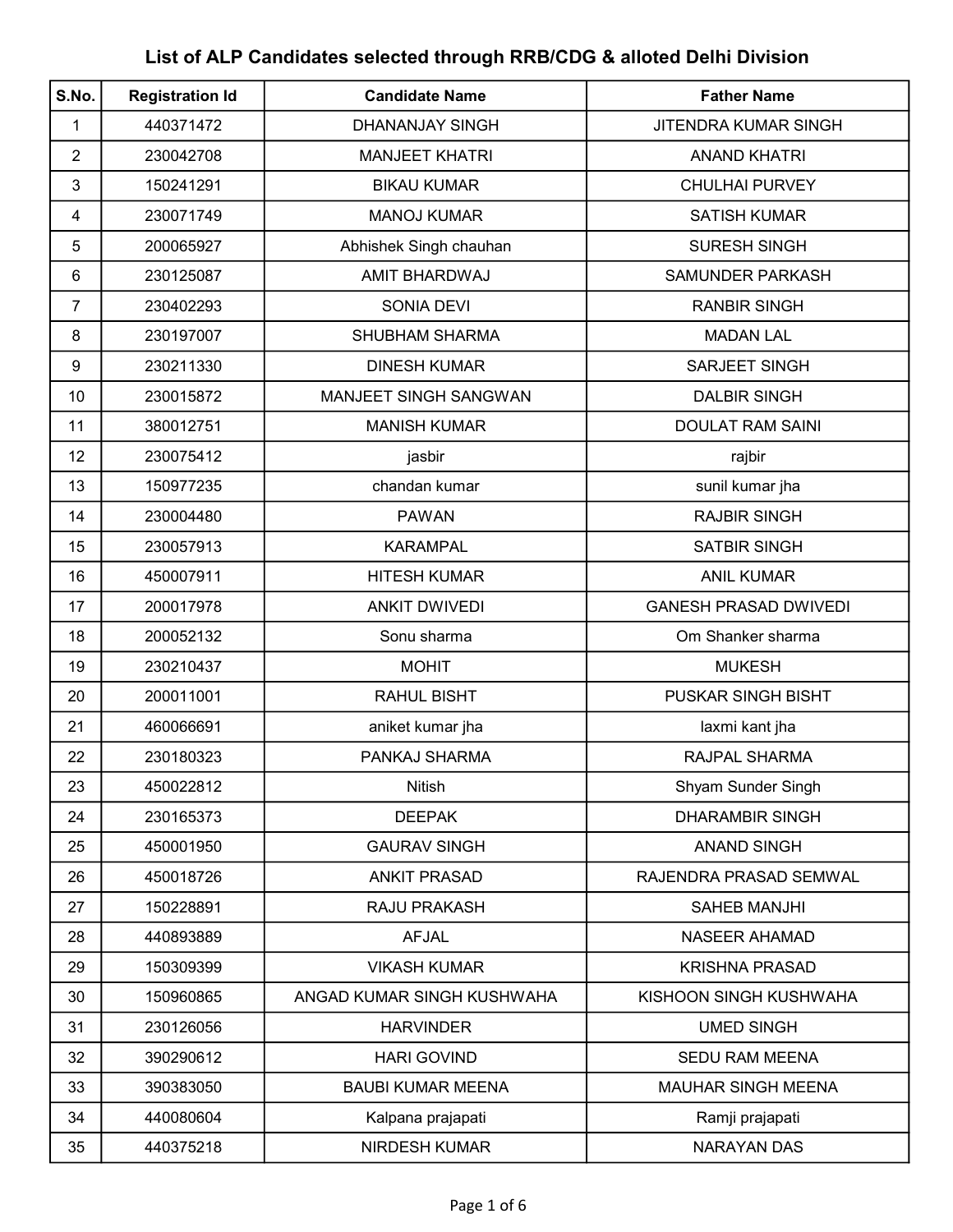| S.No. | <b>Registration Id</b> | <b>Candidate Name</b>   | <b>Father Name</b>           |
|-------|------------------------|-------------------------|------------------------------|
| 36    | 230023751              | Deepak Singh            | Jagdish Singh                |
| 37    | 441138924              | <b>VIKAS</b>            | <b>VIJAY PAL SINGH</b>       |
| 38    | 260022641              | <b>MD FARID ANSARI</b>  | <b>MD YAKUB ANSARI</b>       |
| 39    | 230218957              | Mayank yadav            | Surender yadav               |
| 40    | 230054953              | <b>MOHIT</b>            | <b>DAULAT RAM</b>            |
| 41    | 390182186              | YASHWANT KUMAR          | <b>MAHENDER SINGH</b>        |
| 42    | 230221053              | <b>AMIT KUMAR</b>       | <b>OMPAL SINGH</b>           |
| 43    | 390054458              | <b>SUKHVINDRA SINGH</b> | <b>BALVANT SINGH</b>         |
| 44    | 440213523              | PRAVEEN KUMAR           | PREM CHAND                   |
| 45    | 230070953              | SAURAV KAMBOJ           | <b>OM PARKASH</b>            |
| 46    | 240016273              | SHIKHIL CHOUDHARY       | <b>AJEET KUMAR</b>           |
| 47    | 440598602              | Pradeep Sharma          | <b>Hariom Sharma</b>         |
| 48    | 200056797              | <b>AKUL GUPTA</b>       | <b>MAHENDRA PRASAD GUPTA</b> |
| 49    | 150311554              | <b>AMRESH KUMAR</b>     | HARI NARAYAN PRASAD          |
| 50    | 230120542              | deepak                  | <b>MAHIPAL SINGH</b>         |
| 51    | 230167426              | <b>VIKAS KUMAR</b>      | <b>HARIDEV</b>               |
| 52    | 440143710              | <b>SACHIN YADAV</b>     | <b>SUMER YADAV</b>           |
| 53    | 240006881              | Madhav sharma           | Roshan lal                   |
| 54    | 200011058              | <b>SANJAY CHOUDHARY</b> | <b>RAMESH CHOUDHARY</b>      |
| 55    | 230137824              | SHRIKANT CHAUHAN        | <b>RAKESH KUMAR</b>          |
| 56    | 230008456              | Manish chand sharma     | Mool chand sharma            |
| 57    | 230215963              | PARDEEP KUMAR           | <b>MAHENDER SINGH</b>        |
| 58    | 160019085              | Ankesh Uniyal           | Kailash Uniyal               |
| 59    | 380029560              | <b>RAHUL GROVER</b>     | <b>RAJ KUMAR</b>             |
| 60    | 200037774              | RAHUL SHARMA            | RAJ KUMAR SHARMA             |
| 61    | 450046069              | <b>AKSHIL NEGI</b>      | <b>BHARAT SINGH NEGI</b>     |
| 62    | 230097157              | <b>SAGAR</b>            | <b>SUNIL BHARDWAJ</b>        |
| 63    | 230069943              | <b>VIKASH SHARMA</b>    | RAJESH SHARMA                |
| 64    | 230059716              | <b>ANIL KAUSHIK</b>     | <b>KRISHAN CHANDER</b>       |
| 65    | 230061948              | HIMANSHU AHUJA          | RAVINDER AHUJA               |
| 66    | 440264268              | <b>ASHISH GUPTA</b>     | ANAND PRAKASH GUPTA          |
| 67    | 380053178              | <b>ABHISHEK RAI</b>     | <b>ACHHABER RAI</b>          |
| 68    | 150179143              | <b>BHUPESH KUMAR</b>    | RAJENDRA SHARMA              |
| 69    | 240002324              | Apprajita Rathore       | Ajay Rathore                 |
| 70    | 230070656              | <b>DEEPAK</b>           | <b>DHARMVEER</b>             |
| 71    | 450004514              | <b>MONU</b>             | RAJPAL SINGH                 |
| 72    | 390033194              | RANVEER JAKHAR          | <b>MAHENDER SINGH</b>        |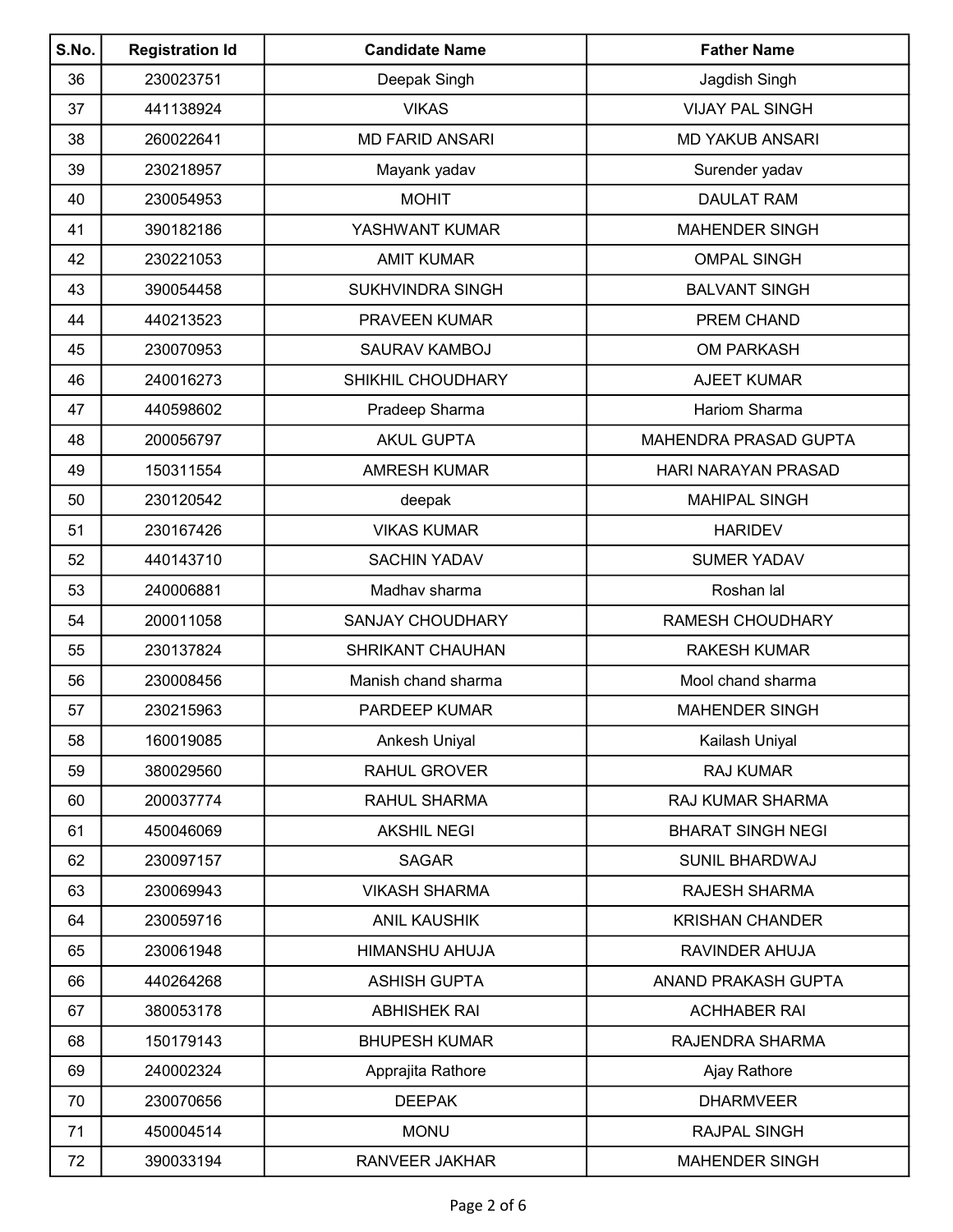| S.No. | <b>Registration Id</b> | <b>Candidate Name</b>     | <b>Father Name</b>       |
|-------|------------------------|---------------------------|--------------------------|
| 73    | 440553439              | PRAVEEN KUMAR             | <b>VIJENDRA SINGH</b>    |
| 74    | 380058859              | Gurbhinder Singh          | <b>Pritpal Singh</b>     |
| 75    | 240005486              | Abhinandan Dhiman         | <b>Brahma Nand</b>       |
| 76    | 200025541              | <b>DHARAMVEER</b>         | <b>CHAMAN SINGH</b>      |
| 77    | 230171721              | <b>DEEPAK KUMAR</b>       | <b>RAMESH KUMAR</b>      |
| 78    | 230208977              | Krishan kumar             | Subhash chand            |
| 79    | 440159084              | <b>VISHAL KUMAR SINGH</b> | PRAMENDRA KUMAR SINGH    |
| 80    | 160018900              | <b>LALIT KUMAR VERMA</b>  | ROHTAS KUMAR VERMA       |
| 81    | 230132769              | <b>RAHUL</b>              | <b>JAI BHAGWAN</b>       |
| 82    | 150844084              | <b>MONIKA SHREE</b>       | PASHUPATI SHARAN SHARMA  |
| 83    | 230122804              | <b>RAJESH KUMAR</b>       | <b>JOGINDER SINGH</b>    |
| 84    | 440334548              | <b>MOH SHARIQ</b>         | <b>NASIR AHMED</b>       |
| 85    | 230220196              | <b>AKSHAY</b>             | <b>SATISH KUMAR</b>      |
| 86    | 200060311              | <b>AMIT KUMAR</b>         | <b>OMPAL SINGH</b>       |
| 87    | 150366106              | <b>DINESH KUMAR</b>       | <b>RAMJI PRASAD</b>      |
| 88    | 150208593              | Aman kumar                | Sanjay kumar             |
| 89    | 150529295              | <b>RAKESH RANJAN</b>      | <b>NARESH SINGH</b>      |
| 90    | 230133478              | Gourav Rohilla            | Madan Lal                |
| 91    | 240000151              | <b>DEEPAK KUMAR</b>       | <b>LEKH RAJ</b>          |
| 92    | 230007633              | <b>VIKASH</b>             | <b>MOHAN LAL</b>         |
| 93    | 150944712              | <b>MD NADEEM HASNAIN</b>  | <b>MD KAYUM</b>          |
| 94    | 440154457              | PRAVENDRA PRATAP SINGH    | <b>OMPAL SINGH</b>       |
| 95    | 150314329              | NIRBHAY KUMAR             | <b>BIRBAL KUMAR</b>      |
| 96    | 440223109              | <b>ASHISH KUMAR</b>       | <b>KRISHAN PAL</b>       |
| 97    | 160005897              | <b>MANPREET SINGH</b>     | KULDEEP SINGH            |
| 98    | 200009393              | <b>VINAY KUMAR</b>        | <b>VED PRAKASH</b>       |
| 99    | 450036189              | PRADEEP KUMAR KUSHWAHA    | RAMAVATAR SINGH KUSHWAHA |
| 100   | 150543596              | <b>ANAND KUMAR</b>        | <b>BIRJU PRASAD</b>      |
| 101   | 440414473              | <b>RAHUL RAJPUT</b>       | RAMESHWAR DAYAL          |
| 102   | 280151949              | <b>SUJITH KS</b>          | <b>SIVAN KG</b>          |
| 103   | 230075469              | Rajeev Yadav              | Lal Singh                |
| 104   | 440034980              | <b>KIRAN YADAV</b>        | <b>BAL KRISHAN YADAV</b> |
| 105   | 440132566              | Lokesh kumar              | Prempal singh            |
| 106   | 230053205              | <b>MONU</b>               | <b>HUKEM CHAND</b>       |
| 107   | 200011580              | Yogesh kumar sharma       | Ram niwas                |
| 108   | 230169040              | <b>MINAXI</b>             | <b>RAMESH KUMAR</b>      |
| 109   | 440017399              | MINTU PRASAD SONI         | <b>SHYAM LAL PRASAD</b>  |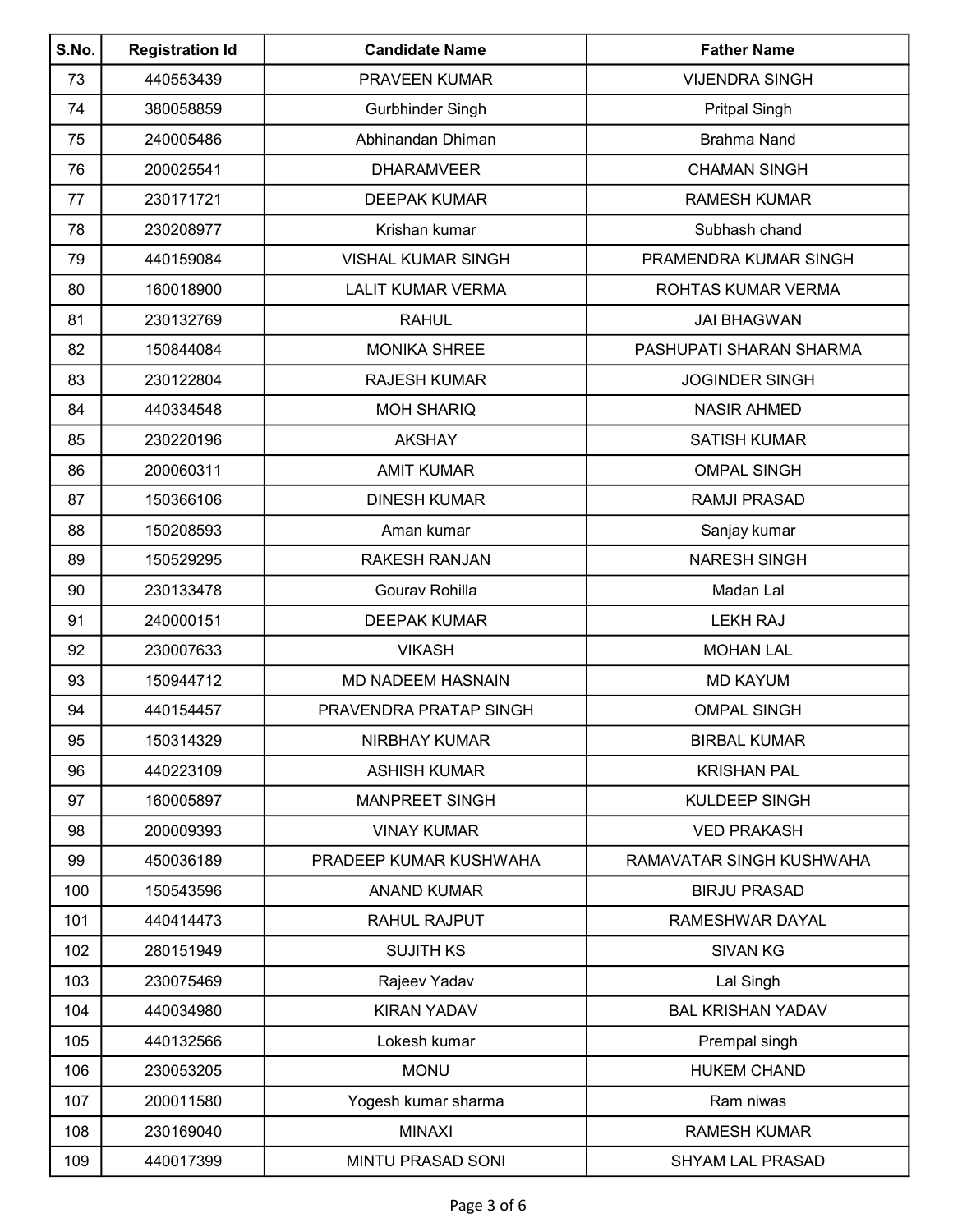| S.No. | <b>Registration Id</b> | <b>Candidate Name</b>      | <b>Father Name</b>     |
|-------|------------------------|----------------------------|------------------------|
| 110   | 440397075              | <b>PRAVEEN KUMAR</b>       | CHANDRAPAL             |
| 111   | 390398363              | <b>SHAMBHU RAM</b>         | <b>CHIRANJI LAL</b>    |
| 112   | 150057744              | <b>RAVISH KUMAR</b>        | <b>GANESH PANDIT</b>   |
| 113   | 440404737              | <b>SURAJ PAL</b>           | PATI RAM               |
| 114   | 200010700              | <b>KUSHAL</b>              | <b>MAHAVEER SINGH</b>  |
| 115   | 440221034              | <b>SAURABH VERMA</b>       | OM PRAKASH VERMA       |
| 116   | 240001463              | <b>RAJESH KUMAR</b>        | <b>UTTAM CHAND</b>     |
| 117   | 150515058              | <b>KUNDAN KUMAR</b>        | MITHILESH PRASAD YADAV |
| 118   | 440285658              | <b>AKASH RATHOUR</b>       | <b>VINOD KUMAR</b>     |
| 119   | 390527919              | <b>MANOJ KUMAR JANGID</b>  | RAM GOPAL JANGID       |
| 120   | 440464014              | <b>MANOJ KUMAR PATEL</b>   | RAM NARAYAN PATEL      |
| 121   | 440643670              | santosh kumar              | atar singh             |
| 122   | 230037990              | <b>TARUN</b>               | <b>MOHINDER</b>        |
| 123   | 200019693              | <b>UMESH KUMAR</b>         | <b>SHRI PAL</b>        |
| 124   | 440021163              | Ankur Kumar                | Balesh kumar           |
| 125   | 230050799              | <b>KAPIL</b>               | PREM SONI              |
| 126   | 230080729              | <b>TUSHAR YADAV</b>        | <b>VIJAY PAL</b>       |
| 127   | 230056558              | <b>HIMANSHU ARYA</b>       | <b>MANGE RAM</b>       |
| 128   | 230140602              | <b>SANDEEP</b>             | <b>SATPAL SINGH</b>    |
| 129   | 230194108              | vikash pawar               | ramesh chander         |
| 130   | 150153330              | <b>MANTU KUMAR</b>         | RAM BALAK YADAV        |
| 131   | 390082624              | <b>VISHNU DEV</b>          | <b>INDRAJ</b>          |
| 132   | 380053124              | devinder singh             | kulwant singh          |
| 133   | 440165394              | <b>VIPIN KUMAR</b>         | <b>BIHARI LAL</b>      |
| 134   | 280005541              | <b>VAISHNUYP</b>           | YESODHARAN P C         |
| 135   | 230062534              | Amit Gupta                 | Ashok Gupta            |
| 136   | 380031622              | PANKAJ MOHAN DHIMAN        | RAMKISHAN DHIMAN       |
| 137   | 440021546              | Anuj kumar maurya          | Lal ji maurya          |
| 138   | 150134311              | <b>NAVNIT KUMAR</b>        | <b>BINDA PRASAD</b>    |
| 139   | 230065574              | <b>ATUL KUMAR</b>          | <b>ISHWAR DIN</b>      |
| 140   | 460108784              | <b>RUMPA MONDAL</b>        | LATE SANKAR MONDAL     |
| 141   | 440127250              | AJAY KUMAR VERMA           | SADHU SARAN VERMA      |
| 142   | 200065368              | KULDEEP SINGH              | <b>MAHAVIR SINGH</b>   |
| 143   | 440024898              | <b>GAURAV KUMAR SHARMA</b> | <b>RAKESH KUMAR</b>    |
| 144   | 450048027              | MOHD SHOUQEEN ALI          | MOHD SAHEED AHMAD      |
| 145   | 380008615              | <b>BHUPINDER PARTAP</b>    | <b>SHAM LAL</b>        |
| 146   | 440865895              | <b>SUMIT KUMAR VERMA</b>   | <b>RAM MILAN</b>       |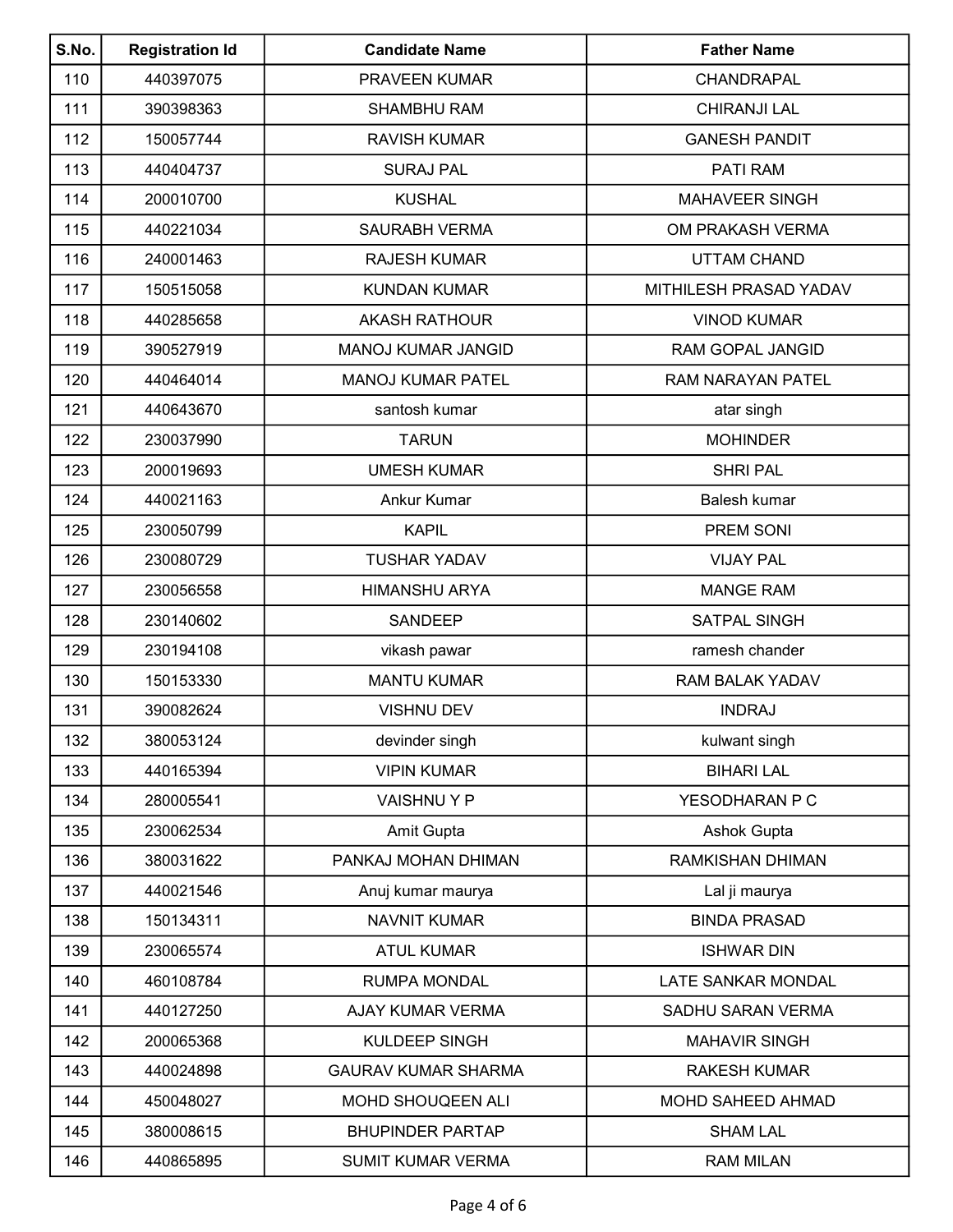| S.No. | <b>Registration Id</b> | <b>Candidate Name</b>      | <b>Father Name</b>     |
|-------|------------------------|----------------------------|------------------------|
| 147   | 450019849              | <b>VINISH KUMAR</b>        | <b>TOTA RAM</b>        |
| 148   | 440170452              | <b>RAVI KUMAR</b>          | <b>SUKHPAL</b>         |
| 149   | 440395745              | <b>VARNIT KUMAR</b>        | <b>SATYA PAL</b>       |
| 150   | 380025169              | <b>AMANDEEP SINGH</b>      | <b>SANTOKH SINGH</b>   |
| 151   | 230001669              | <b>DEEPAK</b>              | <b>CHHATTAR PAL</b>    |
| 152   | 230088278              | <b>MUKUL</b>               | <b>SURAJBHAN</b>       |
| 153   | 440020845              | YASHDEEP KUMAR             | <b>TEJ SINGH</b>       |
| 154   | 230089038              | <b>HARISH KUMAR</b>        | <b>NARENDER KUMAR</b>  |
| 155   | 200019736              | <b>RANJEET KUMAR</b>       | <b>LAL SINGH</b>       |
| 156   | 440313601              | <b>VICHITRA VEER SINGH</b> | <b>RAM KUMAR</b>       |
| 157   | 440090298              | <b>SACHIN KUMAR</b>        | <b>JASPAL SINGH</b>    |
| 158   | 230224488              | <b>PRIYA</b>               | <b>RAKESH KUMAR</b>    |
| 159   | 200000681              | <b>LABHANSH</b>            | <b>SHYAM LAL</b>       |
| 160   | 450018405              | <b>MANOJ KUMAR</b>         | <b>JAGDISH PRASAD</b>  |
| 161   | 230003761              | Anil Chauhan               | Sh Krishan Lal         |
| 162   | 200044296              | <b>ASHISH VIMAL</b>        | <b>RAM DAS VIMAL</b>   |
| 163   | 230000072              | PANKAJ KUMAR               | <b>MOOL CHAND</b>      |
| 164   | 230200698              | <b>PINKI</b>               | <b>BALBIR SINGH</b>    |
| 165   | 380012033              | Khem raj                   | Puran chand            |
| 166   | 440521449              | <b>SAGAR</b>               | <b>RAJ KUMAR</b>       |
| 167   | 380054699              | <b>AMANDEEP SINGH</b>      | <b>GURNAM SINGH</b>    |
| 168   | 440338001              | PRAVIND KUMAR              | <b>SUBHASH CHANDRA</b> |
| 169   | 230013527              | <b>AMANPREET SINGH</b>     | <b>JASWANT SINGH</b>   |
| 170   | 440814304              | <b>MANOJ KUMAR</b>         | <b>DINESH KUMAR</b>    |
| 171   | 440345203              | mahesh kumar               | kanwar singh           |
| 172   | 380021653              | NAVDEEPPAL SINGH           | PARMPAL SINGH          |
| 173   | 230007722              | <b>GAUTAM KUMAR</b>        | <b>SHIV RAM</b>        |
| 174   | 390020335              | YUVRAJ DADHAIYA            | <b>RAMNIVAS</b>        |
| 175   | 230045249              | <b>RINKU</b>               | <b>SUBHASH CHAND</b>   |
| 176   | 440027453              | ABHAY RAJ SINGH            | <b>RAJVIR SINGH</b>    |
| 177   | 230050014              | <b>SAWAN</b>               | <b>SISHPAL</b>         |
| 178   | 200003505              | Pankaj                     | Ram Singh              |
| 179   | 390210875              | NEERAJ KUMAR MEENA         | <b>RAMSHAY MEENA</b>   |
| 180   | 380006412              | <b>VARINDER SINGH</b>      | <b>NAHAR SINGH</b>     |
| 181   | 450007652              | virendra singh             | bhawan singh           |
| 182   | 390141056              | <b>HARI MOHAN MEENA</b>    | CHHUTTAN LAL MEENA     |
| 183   | 390335883              | <b>HARKESH MEENA</b>       | SHRIMAN LAL MEENA      |